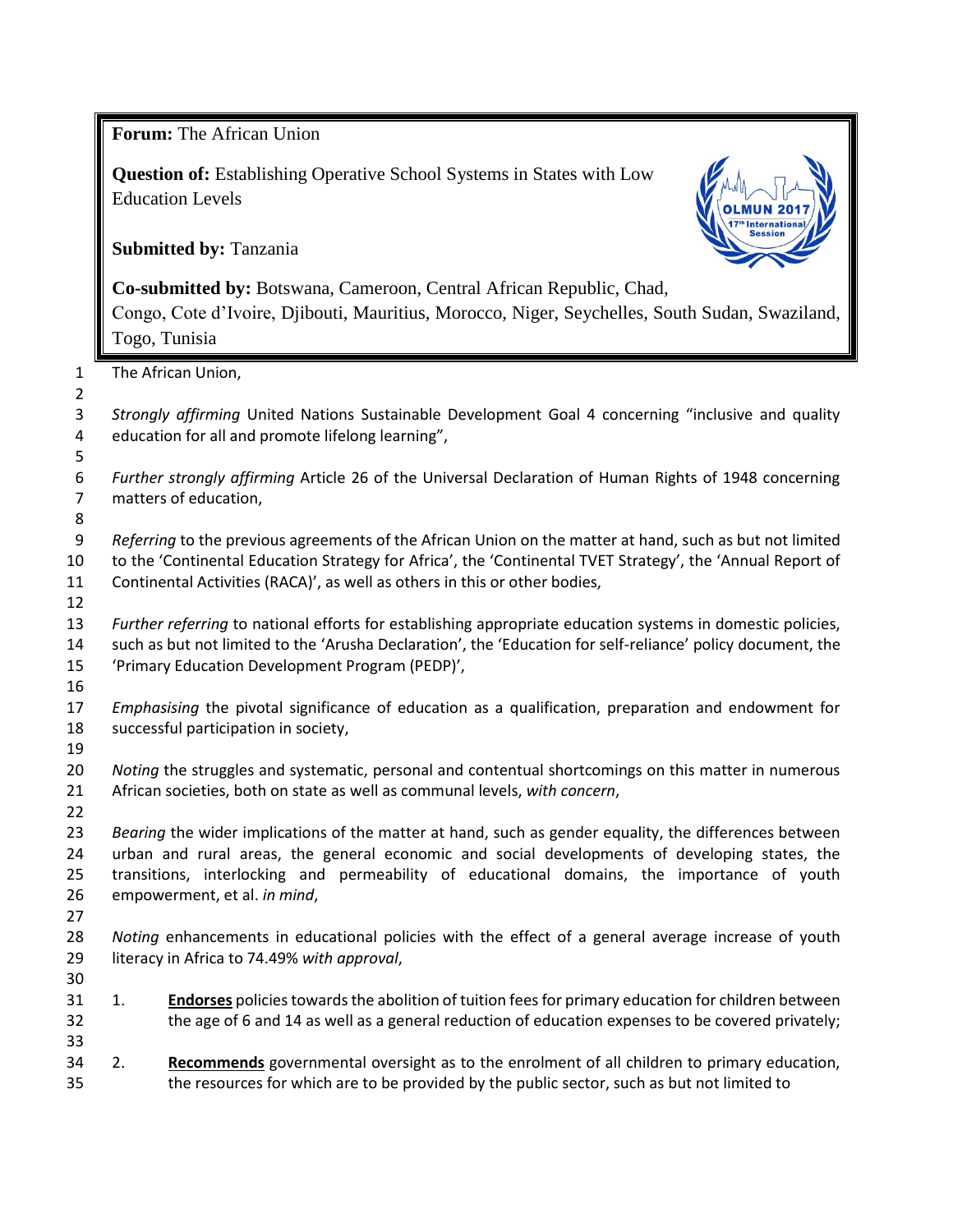| 36<br>37 |    | a. the establishment of sufficiently many schools to accommodate every child for at least primary<br>education,                                                                                         |
|----------|----|---------------------------------------------------------------------------------------------------------------------------------------------------------------------------------------------------------|
| 38       |    | b. the provision of appropriate circumstances in which education can be offered, such as facilities,                                                                                                    |
| 39       |    | staff and administrative framework, such as food provision or a sufficient sanitary situation,                                                                                                          |
| 40       |    | c. the provision of national curricula for the core subjects: national languages, English or French,                                                                                                    |
| 41       |    | science, technology, vocational training, health and sexual education and religion, among others,                                                                                                       |
| 42       |    | d. centralised examination systems,                                                                                                                                                                     |
| 43       |    | e. the national oversight of teacher training in order to guarantee an appropriate standard of                                                                                                          |
| 44       |    | teaching,                                                                                                                                                                                               |
| 45       |    | f. centralised ascertainment of data for timely and appropriate adjustment of educational policies                                                                                                      |
| 46       |    | if necessary,                                                                                                                                                                                           |
| 47       |    | g. the fixation of English, French, Arabic or other comparable languages rather than regional                                                                                                           |
| 48       |    | dialects in order for a provision of educational skills applicable beyond local contexts,                                                                                                               |
| 49       |    | h. resource allocation for education in national budgets,                                                                                                                                               |
| 50       |    | i. to improve the infrastructure for children to have better access to schools;                                                                                                                         |
| 51       |    |                                                                                                                                                                                                         |
| 52       | 3. | Urges for the implementation of equality in schools through abolishment of segregating policies                                                                                                         |
| 53       |    | which discriminate against students because of their ethnicity and sex as well as to include                                                                                                            |
| 54       |    | disabled and socially and geographically disadvantaged people with governmentally subsidised                                                                                                            |
| 55       |    | specific programs;                                                                                                                                                                                      |
| 56       |    |                                                                                                                                                                                                         |
| 57       | 4. | <b>Endorses</b> the reward of academic excellency through scholarship programs and further means of                                                                                                     |
| 58       |    | individual support of students according to their performance;                                                                                                                                          |
| 59       |    |                                                                                                                                                                                                         |
| 60       | 5. | Recommends matters of social well-being, mental health and enhancement of individuals' quality                                                                                                          |
| 61       |    | of life to be of concern for economic policy besides academic matters;                                                                                                                                  |
| 62       |    |                                                                                                                                                                                                         |
| 63       | 6. | <b>Calls</b> for the provision of resources such as premises, literature, media and further necessary                                                                                                   |
| 64       |    | material in order to establish a productive school environment in an equipped framework;                                                                                                                |
| 65       |    |                                                                                                                                                                                                         |
| 66       | 7. | Further calls for the establishment of an international organisation overseen by the African Union                                                                                                      |
| 67       |    | entitled "African Union Office for the Establishment of Operative School Systems" (AUOEOSS)                                                                                                             |
| 68       |    | whose tasks shall be to                                                                                                                                                                                 |
| 69       |    | a. monitors the progress of national governments to establish operative school systems,                                                                                                                 |
| 70<br>71 |    | b. provides funding for specific projects or initiatives provided that either the respective                                                                                                            |
| 72       |    | government of a state in which they ought to be installed is incapable of funding such a project<br>or they are deemed to be of particular importance so that this office considers a financial support |
| 73       |    | appropriate,                                                                                                                                                                                            |
| 74       |    | c. function as an international think-tank for exchange and assessment as to the strengths and                                                                                                          |
| 75       |    | weaknesses of educational policies and the further development of such by means of setting                                                                                                              |
| 76       |    | international standards regarding the educational policies specified in clause 2,                                                                                                                       |
| 77       |    | d. imposes sanctions on those countries failing to comply with the guidelines specified by the                                                                                                          |
| 78       |    | African Union;                                                                                                                                                                                          |
| 79       |    |                                                                                                                                                                                                         |
| 80       | 8. | Stipulates that attendance of school, at least for primary education, ought to be included into                                                                                                         |
| 81       |    |                                                                                                                                                                                                         |
|          |    |                                                                                                                                                                                                         |
| 82       |    | national law as a legal obligation and that failure of individuals to comply with allowing children<br>to do so should be treated as a criminal offense;                                                |